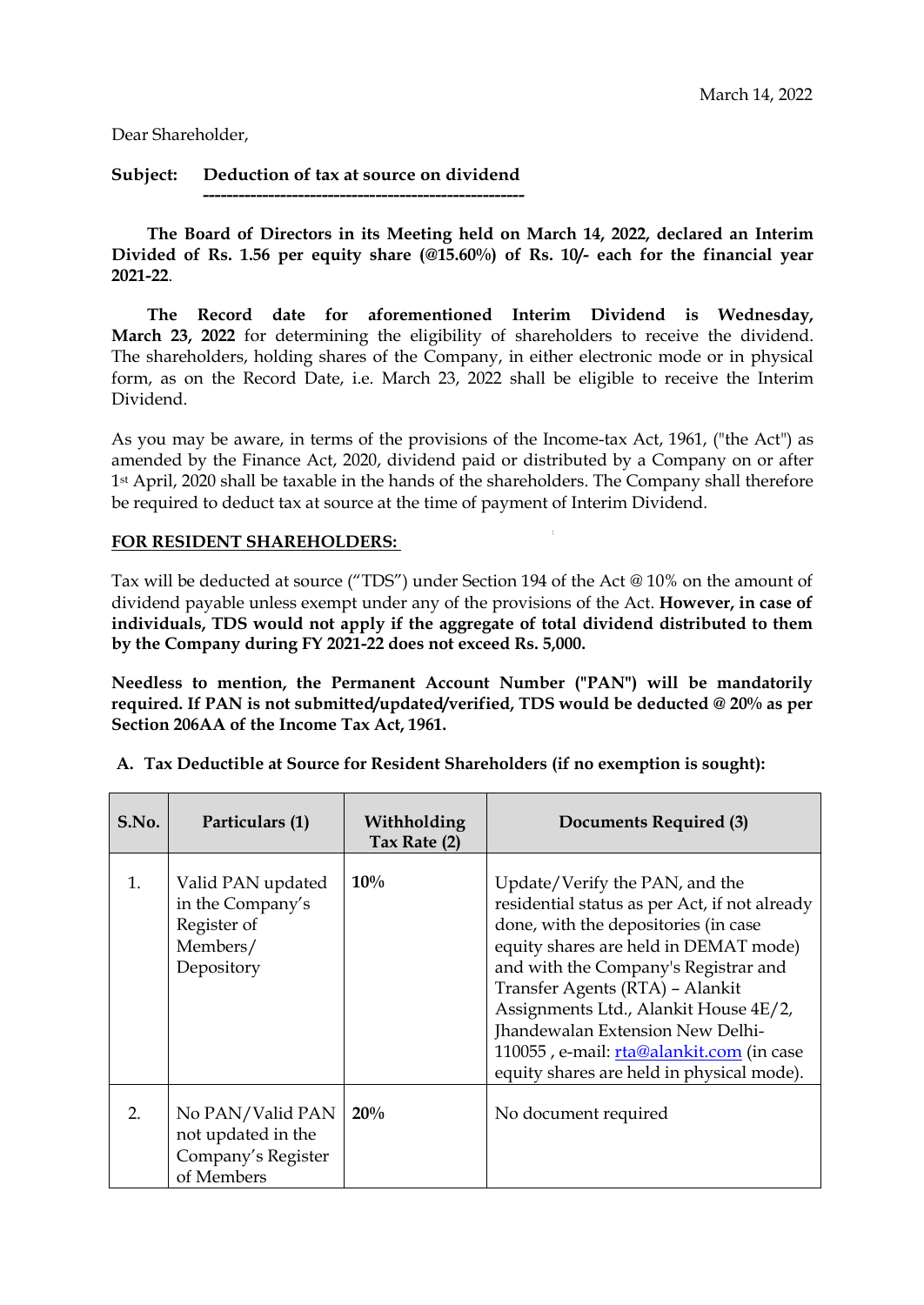| S.No. | Particulars (1)                                                                                                                       | Withholding<br>Tax Rate (2)          | Documents Required (3)                                                 |
|-------|---------------------------------------------------------------------------------------------------------------------------------------|--------------------------------------|------------------------------------------------------------------------|
| 3.    | Availability of<br>lower/nil tax<br>deduction certificate<br>issued by Income<br>Tax Department u/s<br>197 of Income Tax<br>Act, 1961 | Rate specified<br>in the certificate | Lower tax deduction certificate obtained<br>from Income Tax Authority. |

## **No Tax Deductible at Source on dividend payment to resident shareholders if the Shareholders submit and register following documents:**

| S.No. | Particulars (1)                                                                                                                                          | Withholding<br>Tax Rate (2) | Documents Required (3)                                                                                                                                                                               |
|-------|----------------------------------------------------------------------------------------------------------------------------------------------------------|-----------------------------|------------------------------------------------------------------------------------------------------------------------------------------------------------------------------------------------------|
| 1.    | Submission of form<br>15G/15H                                                                                                                            | Nil                         | Declaration in Form No. 15G (applicable<br>to any person other than a company or a<br>firm) / Form 15H (applicable to an<br>Individual who is 60 years and above),<br>fulfilling certain conditions. |
| 2.    | Shareholders to whom<br>Section 194 of the<br>Income Tax, 1961 does<br>not apply such as LIC,<br>GIC, etc                                                | <b>Nil</b>                  | Self-declaration/Documentary<br>evidence<br>said provisions<br>that the<br>not<br>are<br>applicable.                                                                                                 |
| 3.    | Shareholder covered<br>$u/s$ 196 of Income Tax<br>Act, 1961 such as<br>Government, RBI,<br>corporations<br>established by Central<br>Act & mutual funds. | <b>Nil</b>                  | Self-declaration/Documentary evidence<br>for coverage u/s 196 of Income Tax Act,<br>1961.                                                                                                            |
| 4.    | Category I and II<br>Alternative Investment<br>Fund                                                                                                      | <b>Nil</b>                  | SEBI registration certificate to claim<br>benefit under section 197A (1F) of Income<br>Tax Act, 1961.                                                                                                |
| 5.    | Recognized<br>$\mathbf{i}$<br>provident funds<br>ii) Approved<br>superannuation fund<br>iii) Approved gratuity<br>fund                                   | <b>Nil</b>                  | Necessary documentary evidence as per<br>Circular No. 18/2017 issued by Central<br>Board of Direct Taxes (CBDT).                                                                                     |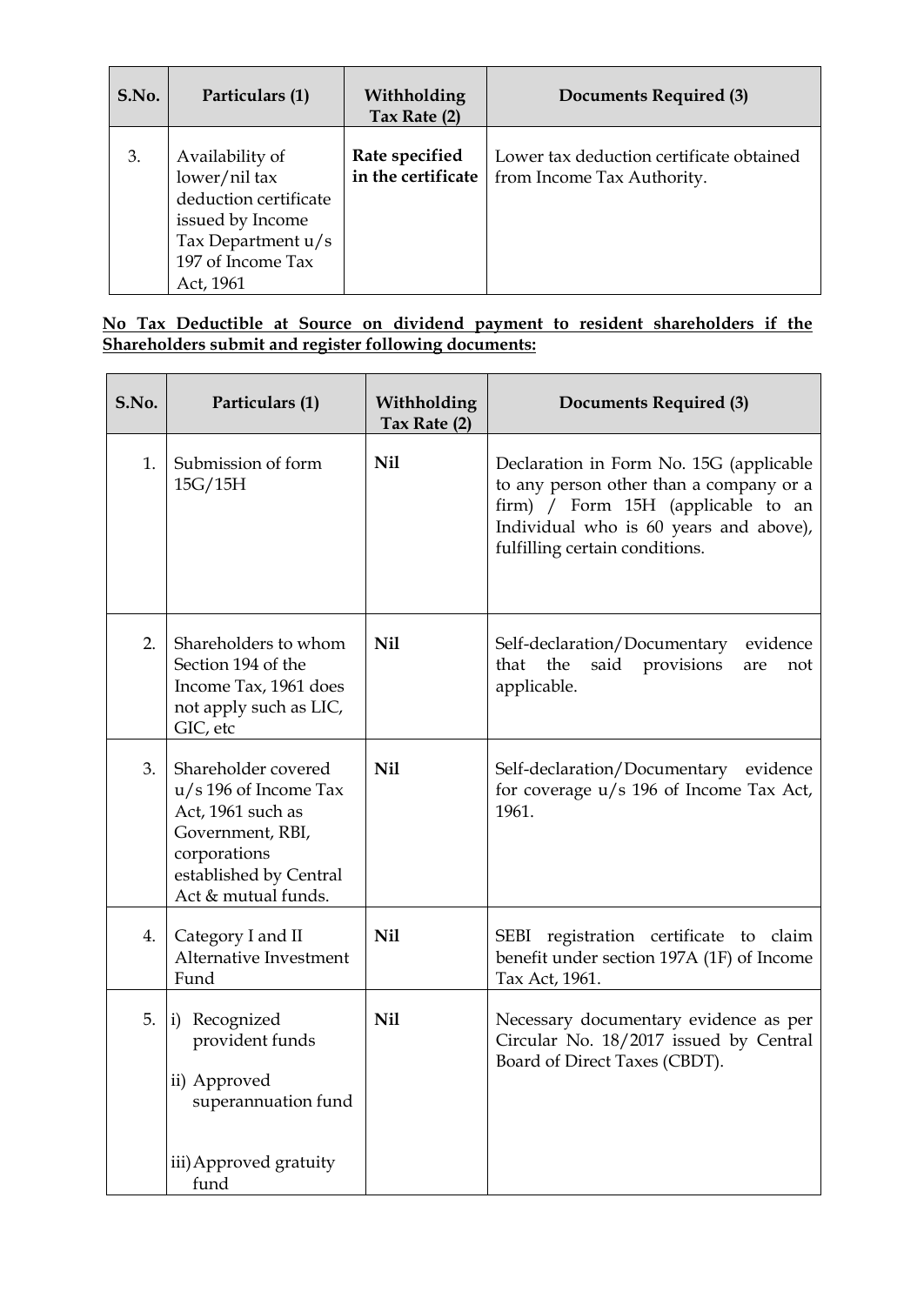| S.No. | Particulars (1)                 | Withholding<br>Tax Rate (2) | Documents Required (3)                                      |
|-------|---------------------------------|-----------------------------|-------------------------------------------------------------|
|       | 6.   National Pension<br>Scheme | Nil                         | No TDS as per section 197A (1E) of<br>Income Tax Act, 1961. |

In order to provide exemption from withholding of tax, shareholders are requested to submit the aforesaid documents duly signed mentioned in column no. 3 by sending an e-mail at [company.secretary@midhani-india.in](mailto:company.secretary@midhani-india.in) and to Company's RTA viz. [rta@alankit.com](mailto:rta@alankit.com) not later than 05.00 P.M Tuesday, March 22, 2021. The shareholders are also advised to post/courier the documents to **'Company Secretary – Mishra Dhatu Nigam Limited - P.O. Kanchanbagh, Hyderabad – 500058.'**

# **FOR NON-RESIDENT SHAREHOLDERS:**

Tax is required to be withheld in accordance with the provisions of Section 195 of the Income Tax Act, 1961 at applicable rates in force. As per the relevant provisions of the Act, the tax shall be withheld @ 20% (plus applicable surcharge and cess) on the amount of Interim Dividend payable.

The Withholding tax on dividend payment to non-resident shareholders if the nonresident shareholders submit and register following document as mentioned in column no. 3 of the below table with the Company/RTA:

| <b>S. No.</b> | Particulars (1)                                                                                  | <b>Withholding Tax Rate</b><br>(2)                                                               | <b>Documents Required (3)</b>                                                                                                                                                                                                                                                                                                                                                                  |
|---------------|--------------------------------------------------------------------------------------------------|--------------------------------------------------------------------------------------------------|------------------------------------------------------------------------------------------------------------------------------------------------------------------------------------------------------------------------------------------------------------------------------------------------------------------------------------------------------------------------------------------------|
| 1.            | Foreign<br>Institutional<br>Investors<br>(FIIs) /<br>Foreign<br>Portfolio<br>Investors<br>(FPIs) | 20% (plus applicable<br>surcharge and cess).                                                     | FPI registration number / certificate.                                                                                                                                                                                                                                                                                                                                                         |
| 2.            | Other Non-<br>resident<br>shareholders                                                           | 20% (plus applicable<br>surcharge and cess)<br>or tax treaty rate<br>whichever is<br>beneficial. | To avail beneficial rate of tax treaty<br>following tax documents would be<br>required:<br>1. Tax Residency certificate issued by<br>revenue authority of country of<br>residence of shareholder for the<br>year in which dividend is received.<br>2. PAN<br>3. Form 10F filled $&$ duly signed<br>4. Self-declaration for non-existence<br>of permanent establishment/fixed<br>base in India. |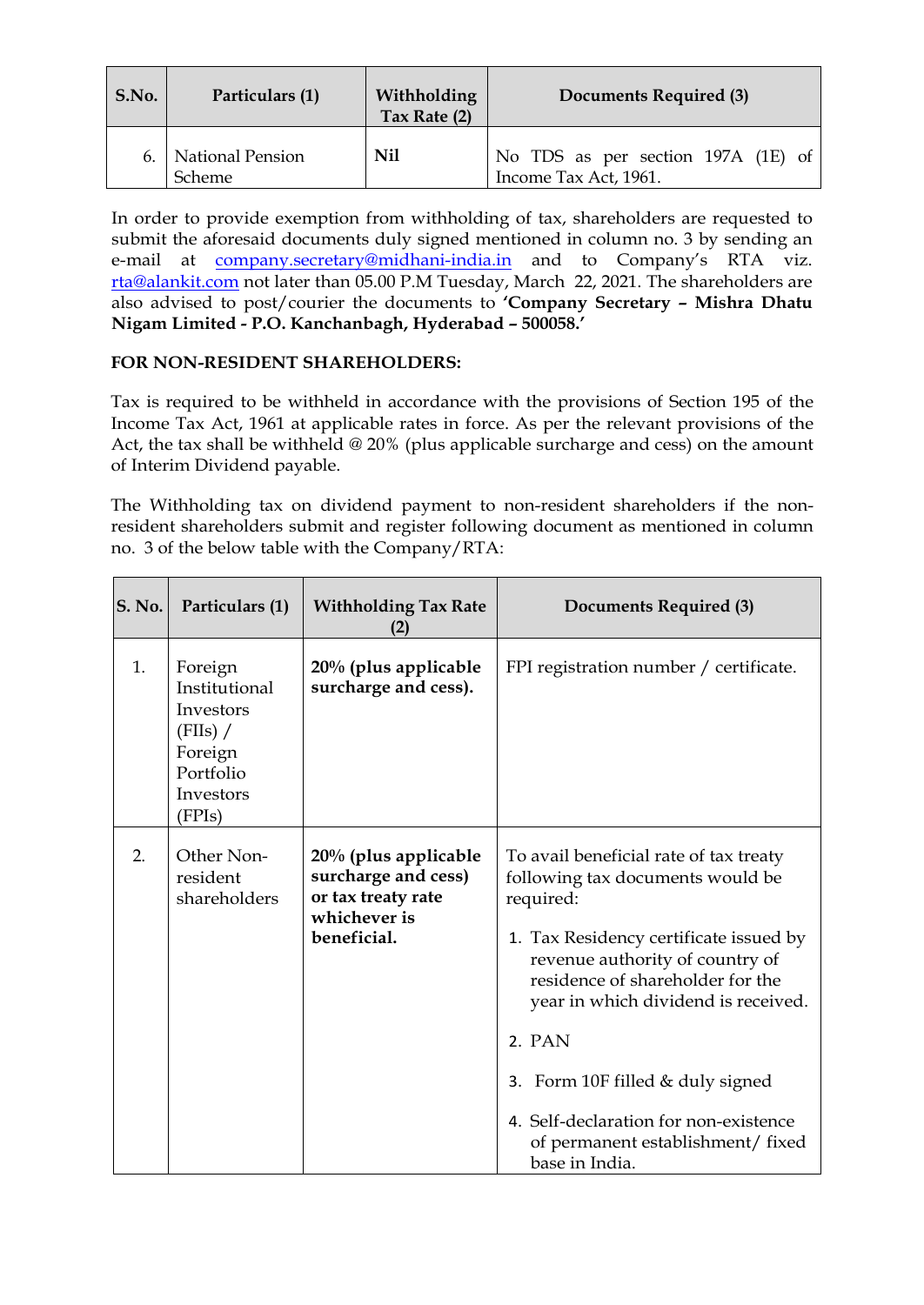| <b>S. No.</b> | Particulars (1)                                                                                                                                                | <b>Withholding Tax Rate</b><br>(2) | <b>Documents Required (3)</b>                                                                                                                                                                                                                                                                                                                                       |
|---------------|----------------------------------------------------------------------------------------------------------------------------------------------------------------|------------------------------------|---------------------------------------------------------------------------------------------------------------------------------------------------------------------------------------------------------------------------------------------------------------------------------------------------------------------------------------------------------------------|
|               |                                                                                                                                                                |                                    | Application of beneficial<br>(Note:<br>Tax<br>Treaty Rate shall depend upon<br>the<br>completeness of the documents submitted<br>by the Non- Resident shareholder and<br>review to the satisfaction of the Company.<br>The Company is not obligated to apply the<br>beneficial DTAA rates at the time of tax<br>deduction / withholding on<br>dividend<br>amounts.) |
| 3.            | Indian Branch<br>of a Foreign<br>Bank                                                                                                                          | <b>Nil</b>                         | Lower tax deduction certificate u/s<br>195(3) obtained from Income Tax<br>Authority                                                                                                                                                                                                                                                                                 |
|               |                                                                                                                                                                |                                    | Self-declaration confirming that the<br>income is received on its own account<br>and not on behalf of the Foreign Bank.                                                                                                                                                                                                                                             |
| 5.            | Availability of<br>Lower/NIL<br>tax deduction<br>certificate<br>issued by<br><b>Income Tax</b><br>Department<br>$u/s$ 197 of<br><b>Income Tax</b><br>Act, 1961 | Rate specified in<br>certificate.  | deduction<br>certificate<br>Lower<br>$\mathbf{tax}$<br>obtained from Income Tax Authority.<br>The certificate should be valid for the<br>FY 2020-21 and should cover the<br>dividend income.                                                                                                                                                                        |

# **TDS rate in case of 'Specified Persons':**

The Finance Act, 1961 has inserted the provisions of Section 206AB of the Income Tax Act, 1961 with effect from July 1, 2021, pursuant to which the company would be liable to deduct tax at higher of the below rates on the dividend paid to 'specified persons':

- 1. At twice the rate specified in the relevant provision of the Act; or
- 2. At twice the rate or rates in force; or
- 3. At the rate of 5%

'Specified Person' as defined under section 206AB means a person:

- a) Who has not filed income tax return for two previous years immediately prior to the previous year in which tax is required to be deducted, for which time limit for filing of return of income under section 139(1) has expired; and
- b) The aggregate of TDS or TCS in whose case is Rs. 50,000/- or more in each of these two immediate previous years.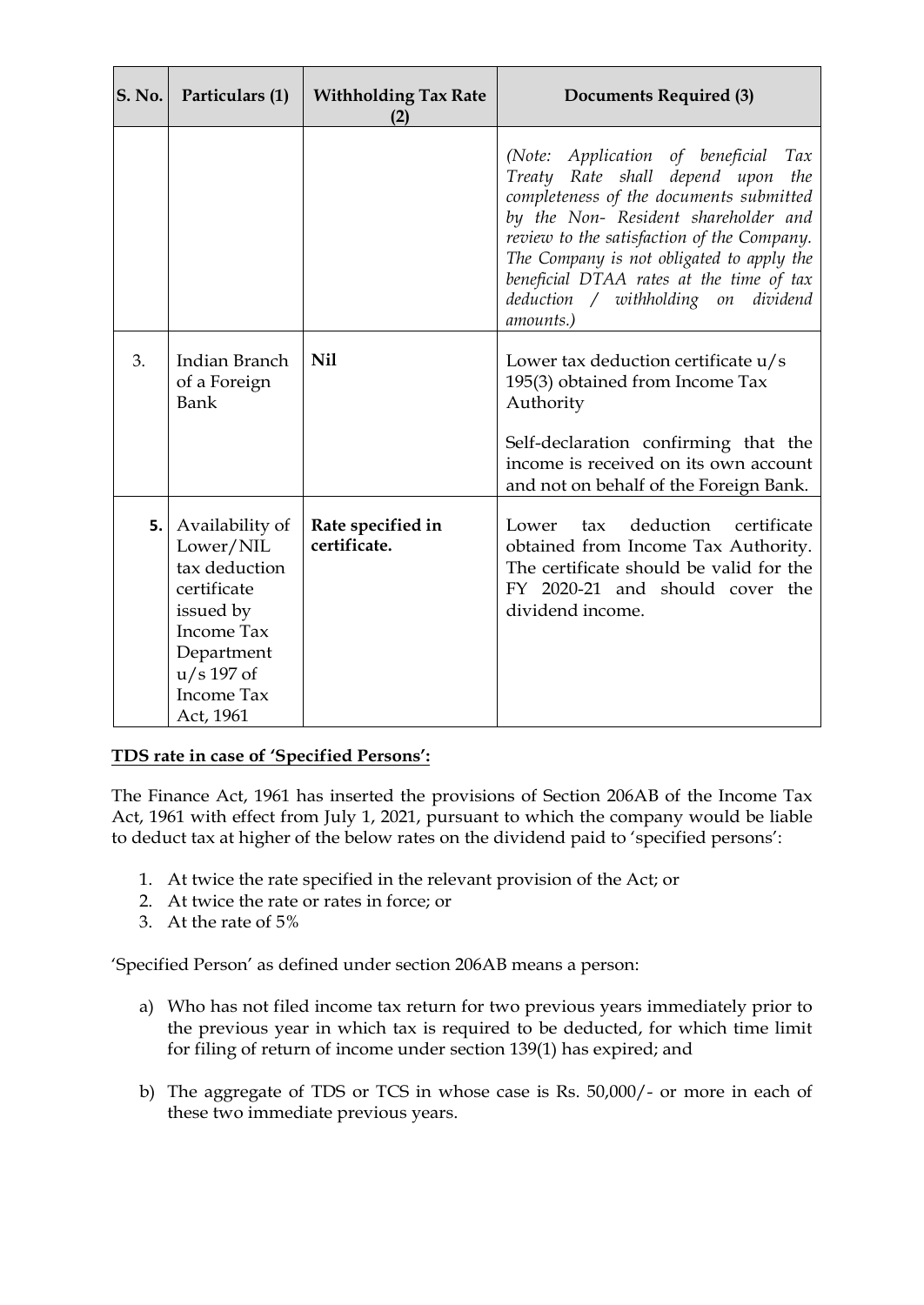Non-resident shareholders who do not have a permanent establishment in India are excluded from the scope of a 'Specified Person'

In cases where Sections 206AA and 206AB are applicable i.e., the shareholder has not submitted PAN as well as not filed the return, tax will be deducted at higher of the rates prescribed in these sections.

The Income Tax Department has issued a compliance check utility to check whether a person is covered under the 'specified person' as defined under Section 206AB of the Act. Accordingly, for determining TDS rate on Dividend, the Company will be using said utility to determine the applicability of Section 206AB of the Act.

Kindly note that if any Non-Resident is a 'specified person' under the above-mentioned provisions (i.e., they have not filed tax returns for past 2 years within due dates and their aggregate of TDS or TCS exceeds INR 50,000 per year), a No PE Declaration should be submitted to the Company by it March, 2022. In the event such declaration is not submitted, the Company shall apply withholding tax at a higher rate as per provisions of section 206AB.

Shareholders also please note that linking of PAN and Aadhar is mandatory. Accordingly, shareholders are requested to link their PAN with Aadhar on the Income tax website. In case the PAN is not linked with Aadhar, then the PAN is liable to be treated as invalid and TDS would be deducted at higher rate prescribed in Section 206AA.

#### **Declaration under Rule 37BA**

In terms of Rule 37BA of the Income Tax Rules, 1962, if dividend income on which tax has been deducted at source is assessable in the hands of a person other than the deductee, then such deductee should file declaration with company in the manner prescribed in the Rules.

Shareholders are requested to submit the aforesaid documents/ declarations as mentioned in column no. 3 by sending an e-mail at [company.secretary@midhani](mailto:company.secretary@midhani-india.in)[india.in](mailto:company.secretary@midhani-india.in) and to Company's RTA viz. [rta@alankit.com](mailto:rta@alankit.com) not later than 05.00 P.M Tuesday, March 22, 2022. **The shareholders are also advised to post/courier the documents to 'Company Secretary – Mishra Dhatu Nigam Limited - P.O. Kanchanbagh, Hyderabad – 500058.'**

## **No communication on the tax determination / deduction shall be entertained after 5.00 P.M. March 22, 2022.**

In case tax on dividend is deducted at a higher rate in the absence of receipt of the aforementioned details / documents, you would still have the option of claiming refund of the excess tax paid at the time of filing your income tax return by consulting your tax advisor. No claim shall lie against the Company for such taxes deducted. Shareholders will be able to see the credit of TDS in Form 26AS, which can be downloaded from their e-filing account at [https://incometaxindiaefiling.gov.in.](https://incometaxindiaefiling.gov.in/)

For further clarification or query on tax related issues, please send your mail to **[rta@alankit.com](mailto:rta@alankit.com)** and shareholders are kindly requested to intimate your contact no. in the mail so that we can get back to you in case of any issues.